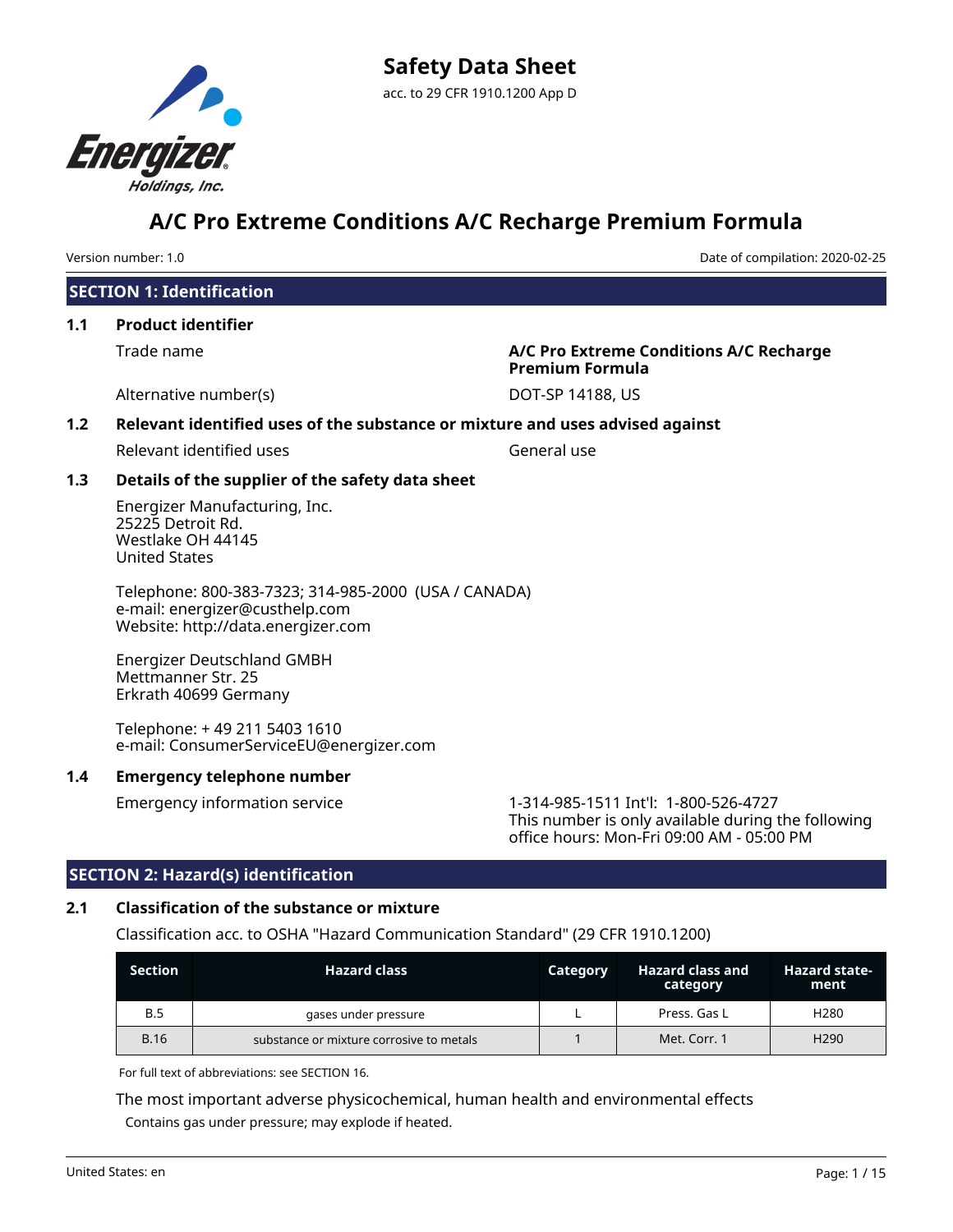

Version number: 1.0 Date of compilation: 2020-02-25

### **2.2 Label elements**

Labelling acc. to OSHA "Hazard Communication Standard" (29 CFR 1910.1200)

- Signal word warning

- Pictograms

GHS04, GHS05



| - Hazard statements        |                                                                       |
|----------------------------|-----------------------------------------------------------------------|
| H <sub>280</sub>           | Contains gas under pressure; may explode if heated.                   |
| H <sub>290</sub>           | May be corrosive to metals.                                           |
| - Precautionary statements |                                                                       |
| P <sub>101</sub>           | If medical advice is needed, have product container or label at hand. |
| P <sub>103</sub>           | Read label before use.                                                |
| P234                       | Keep only in original container.                                      |
| P390                       | Absorb spillage to prevent material damage.                           |
| P406                       | Store in corrosive resistant container with a resistant inner liner.  |
| P410+P403                  | Protect from sunlight. Store in a well-ventilated place.              |
|                            |                                                                       |

# **2.3 Other hazards**

Hazards not otherwise classified

Contains RM MAC EP Additive. May produce an allergic reaction.

Results of PBT and vPvB assessment

This mixture does not contain any substances that are assessed to be a PBT or a vPvB.

# **SECTION 3: Composition/information on ingredients**

### **3.1 Substances**

Not relevant (mixture)

# **3.2 Mixtures**

Description of the mixture

| Name of substance         | <b>Identifier</b>  | Wt%       | <b>Classification acc. to GHS</b>                                    | <b>Pictograms</b> |
|---------------------------|--------------------|-----------|----------------------------------------------------------------------|-------------------|
| R-134a                    | CAS No<br>811-97-2 | $75 - 90$ | Press. Gas R / H281                                                  |                   |
| <b>RM MAC EP Additive</b> |                    |           | Skin Irrit. 2 / H315<br>Eye Irrit. 2B / H320<br>Skin Sens, 1B / H317 |                   |

For full text of abbreviations: see SECTION 16.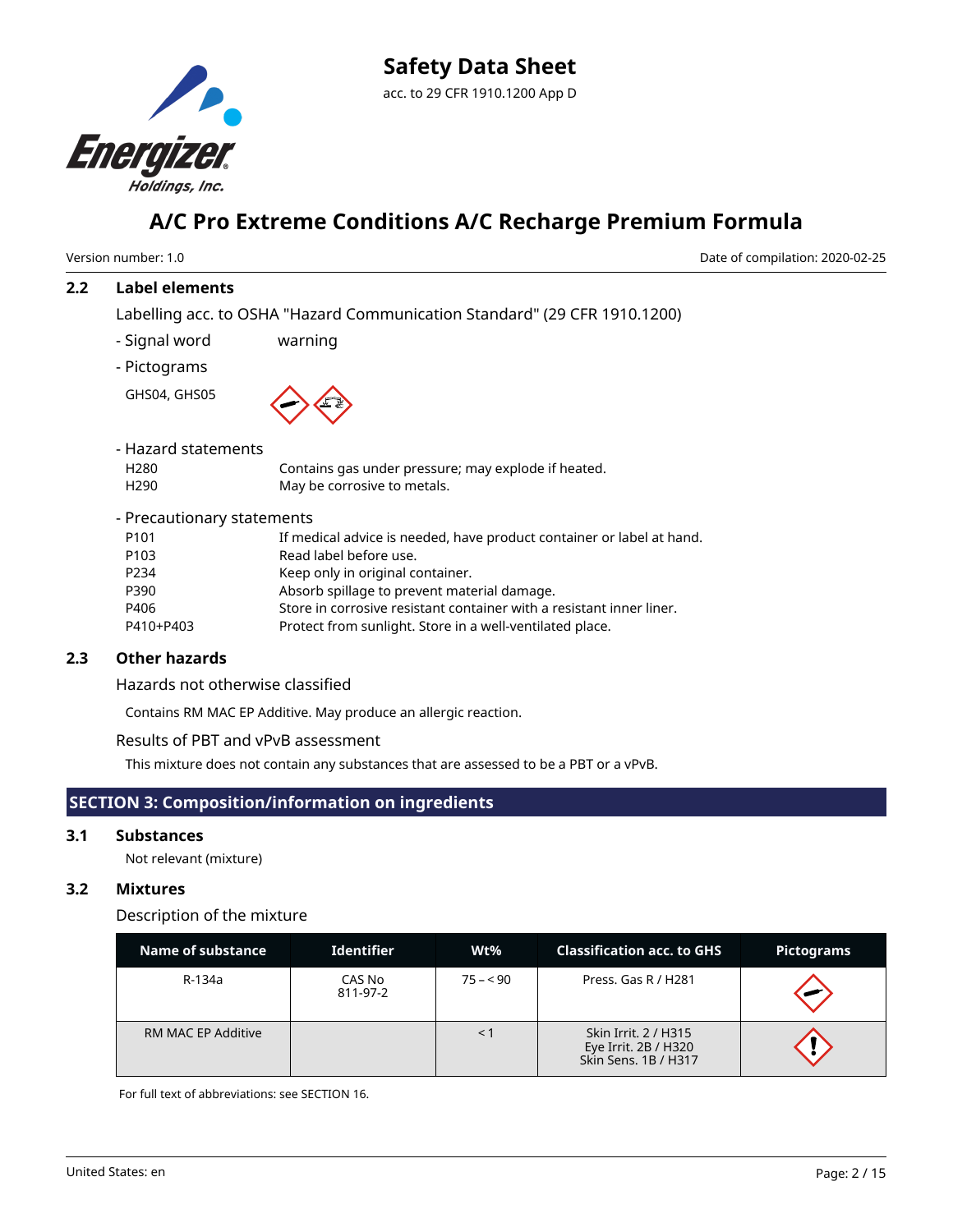

Version number: 1.0 Date of compilation: 2020-02-25

#### **SECTION 4: First-aid measures**

#### **4.1 Description of first- aid measures**

#### General notes

Do not leave affected person unattended. Remove victim out of the danger area. Keep affected person warm, still and covered. Take off immediately all contaminated clothing. In all cases of doubt, or when symptoms persist, seek medical advice. In case of unconsciousness place person in the recovery position. Never give anything by mouth.

#### Following inhalation

If breathing is irregular or stopped, immediately seek medical assistance and start first aid actions. Provide fresh air.

#### Following skin contact

Thaw frosted parts with lukewarm water. Do not rub affected area.

#### Following eye contact

Remove contact lenses, if present and easy to do. Continue rinsing. Irrigate copiously with clean, fresh water for at least 10 minutes, holding the eyelids apart.

#### Following ingestion

Rinse mouth with water (only if the person is conscious). Do NOT induce vomiting.

#### **4.2 Most important symptoms and effects, both acute and delayed**

Symptoms and effects are not known to date.

# **4.3 Indication of any immediate medical attention and special treatment needed**

none

# **SECTION 5: Fire-fighting measures**

### **5.1 Extinguishing media**

Suitable extinguishing media

Water spray, BC-powder

Unsuitable extinguishing media

Water jet

#### **5.2 Special hazards arising from the substance or mixture**

Contact with the product can cause burns and/or frostbite. Contains gas under pressure; may explode if heated. Substance or mixture corrosive to metals.

Hazardous combustion products

Carbon monoxide (CO), Carbon dioxide (CO2)

#### **5.3 Advice for firefighters**

In case of fire and/or explosion do not breathe fumes. Coordinate firefighting measures to the fire surroundings. Do not allow firefighting water to enter drains or water courses. Collect contaminated firefighting water separately. Fight fire with normal precautions from a reasonable distance.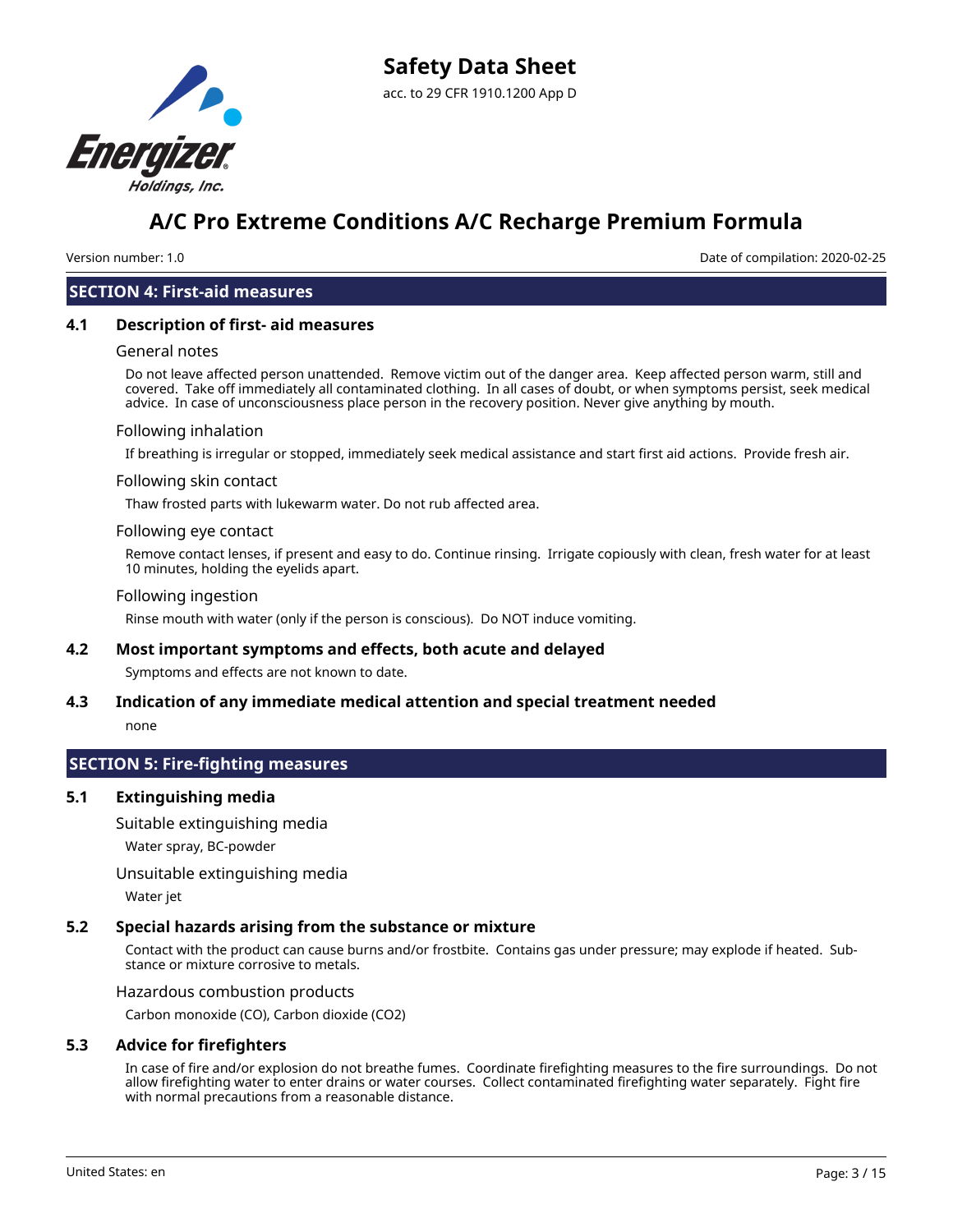

Version number: 1.0 Date of compilation: 2020-02-25

# **SECTION 6: Accidental release measures**

# **6.1 Personal precautions, protective equipment and emergency procedures**

For non-emergency personnel

Remove persons to safety.

#### For emergency responders

Wear breathing apparatus if exposed to vapors/dust/aerosols/gases.

### **6.2 Environmental precautions**

Keep away from drains, surface and ground water. Retain contaminated washing water and dispose of it.

### **6.3 Methods and material for containment and cleaning up**

Advice on how to contain a spill

Covering of drains

Other information relating to spills and releases

Place in appropriate containers for disposal. Ventilate affected area.

#### **6.4 Reference to other sections**

Hazardous combustion products: see section 5. Personal protective equipment: see section 8. Incompatible materials: see section 10. Disposal considerations: see section 13.

# **SECTION 7: Handling and storage**

### **7.1 Precautions for safe handling**

Recommendations

- Measures to prevent fire as well as aerosol and dust generation

Use local and general ventilation. Use only in well-ventilated areas.

#### Advice on general occupational hygiene

Wash hands after use. Do not eat, drink and smoke in work areas. Remove contaminated clothing and protective equipment before entering eating areas. Never keep food or drink in the vicinity of chemicals. Never place chemicals in containers that are normally used for food or drink. Keep away from food, drink and animal feedingstuffs.

### **7.2 Conditions for safe storage, including any incompatibilities**

Managing of associated risks

- Corrosive conditions

Store in corrosive resistant container with a resistant inner liner.

#### - Flammability hazards

Protect from sunlight.

#### - Packaging compatibilities

Only packagings which are approved (e.g. acc. to the Dangerous Goods Regulations) may be used.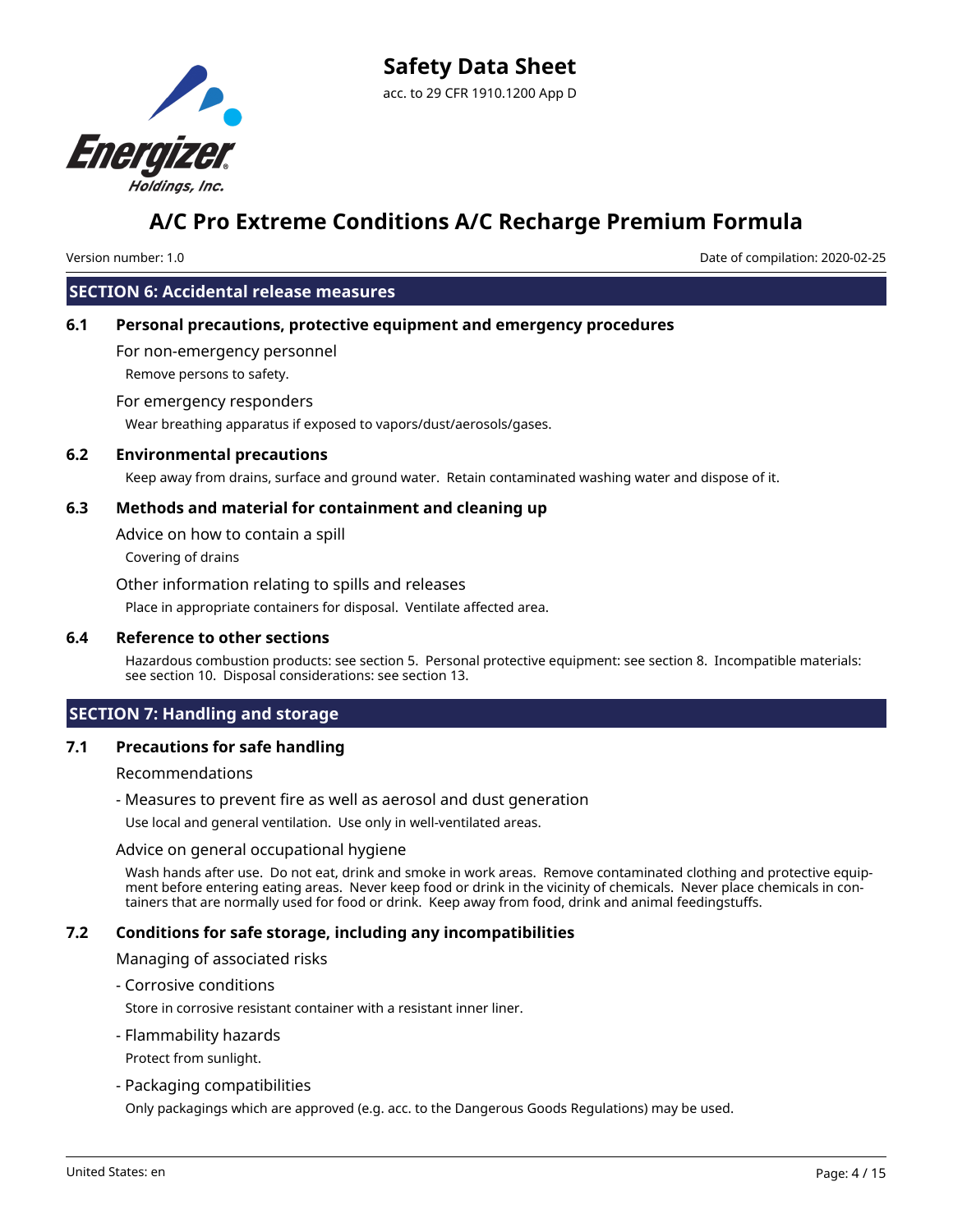

Version number: 1.0 Date of compilation: 2020-02-25

# **7.3 Specific end use(s)**

See section 16 for a general overview.

# **SECTION 8: Exposure controls/personal protection**

#### **8.1 Control parameters**

This information is not available.

| Relevant DNELs of components of the mixture |          |               |                              |                                              |                   |                                 |  |  |
|---------------------------------------------|----------|---------------|------------------------------|----------------------------------------------|-------------------|---------------------------------|--|--|
| Name of substance<br><b>CAS No</b>          |          | End-<br>point | <b>Threshold</b><br>level    | <b>Protection goal,</b><br>route of exposure | Used in           | <b>Exposure time</b>            |  |  |
| R-134a                                      | 811-97-2 | <b>DNEL</b>   | 13,936 mg/<br>m <sup>3</sup> | human, inhalatory                            | worker (industry) | chronic - system-<br>ic effects |  |  |

Relevant PNECs of components of the mixture

| <b>Name of substance</b> | <b>CAS No</b> | End-<br>point | <b>Threshold</b><br>level | <b>Organism</b>   | <b>Environmental</b><br>compartment | <b>Exposure time</b>            |
|--------------------------|---------------|---------------|---------------------------|-------------------|-------------------------------------|---------------------------------|
| R-134a                   | 811-97-2      | <b>PNEC</b>   | $0.1 \frac{mg}{L}$        | aquatic organisms | freshwater                          | short-term (single<br>instance) |
| R-134a                   | 811-97-2      | <b>PNEC</b>   | $0.01 \frac{mg}{L}$       | aquatic organisms | marine water                        | short-term (single<br>instance) |
| R-134a                   | 811-97-2      | <b>PNEC</b>   | $73 \frac{mg}{l}$         | aquatic organisms | sewage treat-<br>ment plant (STP)   | short-term (single<br>instance) |
| R-134a                   | 811-97-2      | <b>PNEC</b>   | 0.75 $mg/kq$              | aquatic organisms | freshwater sedi-<br>ment            | short-term (single<br>instance) |

# **8.2 Exposure controls**

Appropriate engineering controls

General ventilation.

Individual protection measures (personal protective equipment)

Eye/face protection

Wear eye/face protection.

Skin protection

- Hand protection

Wear protective gloves.

- Other protection measures

Take recovery periods for skin regeneration. Preventive skin protection (barrier creams/ointments) is recommended. Wash hands thoroughly after handling.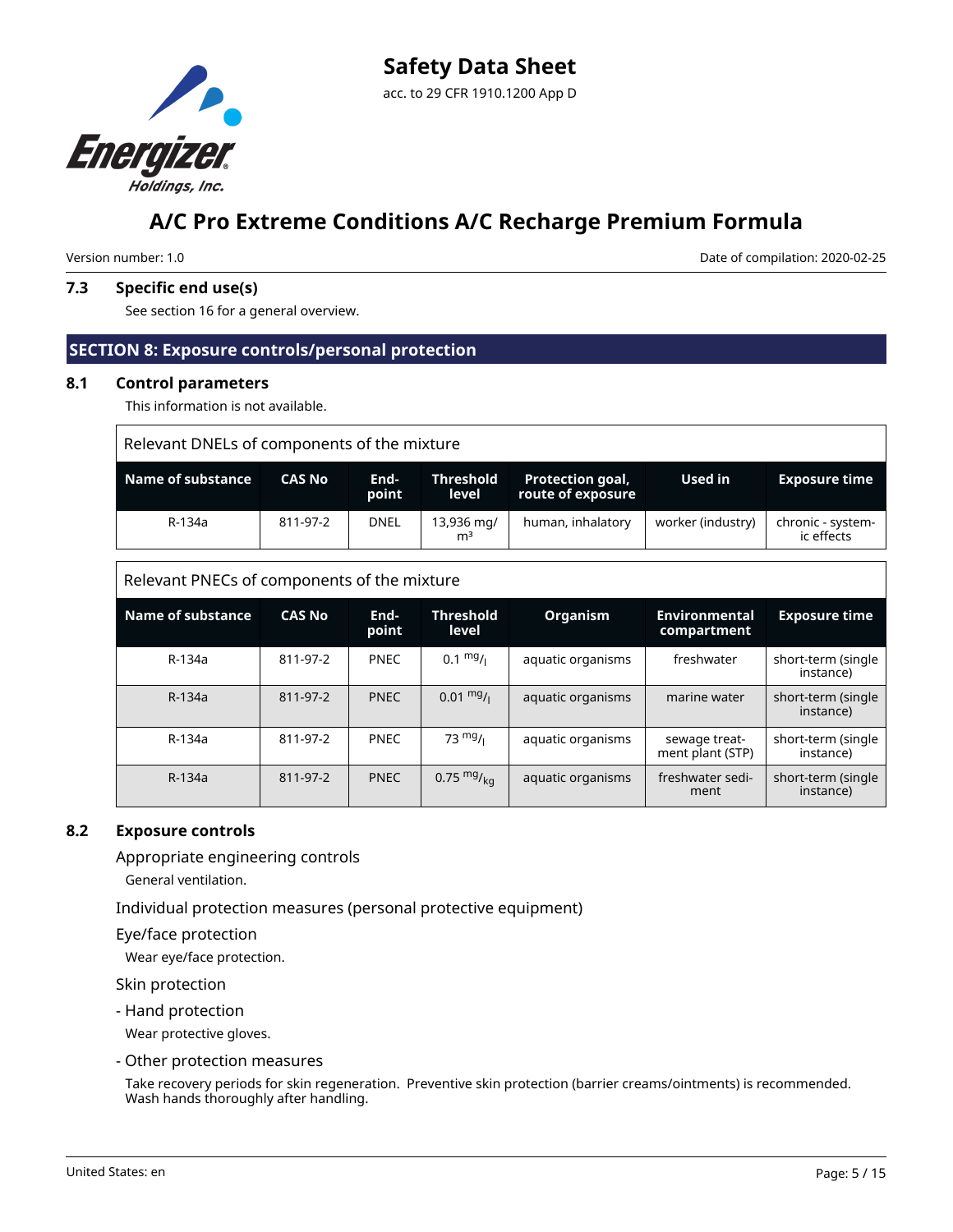

Version number: 1.0 Date of compilation: 2020-02-25

# Respiratory protection

In case of inadequate ventilation wear respiratory protection.

Environmental exposure controls

Use appropriate container to avoid environmental contamination. Keep away from drains, surface and ground water.

# **SECTION 9: Physical and chemical properties**

### **9.1 Information on basic physical and chemical properties**

# **Appearance**

| Physical state | gaseous (liquefied) |
|----------------|---------------------|
| Color          | various             |
| Odor           | characteristic      |

#### **Other safety parameters**

| pH (value)                              | not determined                                               |
|-----------------------------------------|--------------------------------------------------------------|
| Melting point/freezing point            | not determined                                               |
| Initial boiling point and boiling range | not determined                                               |
| Flash point                             | not determined                                               |
| Evaporation rate                        | not determined                                               |
| Flammability (solid, gas)               | this material is combustible, but will not ignite<br>readily |
| <b>Explosive limits</b>                 | not determined                                               |
| Vapor pressure                          | 5.74 bar at 20 °C                                            |
| Density                                 | not determined                                               |
| Vapor density                           | not determined                                               |
| Relative density                        | information on this property is not available                |
| Solubility(ies)                         | not determined                                               |

Partition coefficient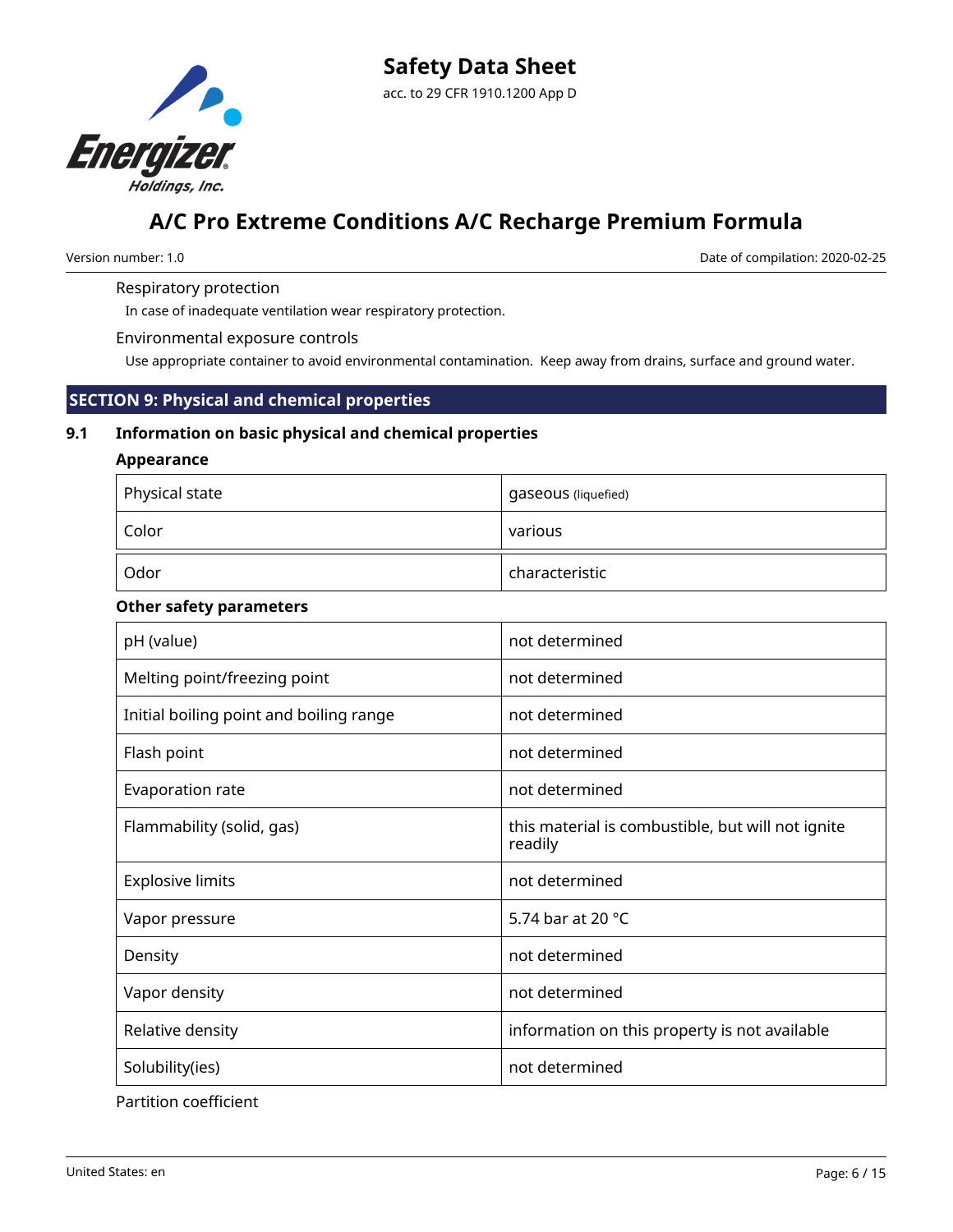

Version number: 1.0 Date of compilation: 2020-02-25

| - n-octanol/water (log KOW) | this information is not available                                |
|-----------------------------|------------------------------------------------------------------|
| Auto-ignition temperature   | >743 $\degree$ C (auto-ignition temperature (liquids and gases)) |
| Viscosity                   | not relevant (gaseous)                                           |
| <b>Explosive properties</b> | none                                                             |
| Oxidizing properties        | none                                                             |

# **9.2 Other information**

| Solvent content                          | 15.73 %                                                                 |
|------------------------------------------|-------------------------------------------------------------------------|
| Solid content                            | 3.055 %                                                                 |
| Temperature class (USA, acc. to NEC 500) | T1 (maximum permissible surface temperature on the equipment:<br>450°C) |

# **SECTION 10: Stability and reactivity**

### **10.1 Reactivity**

Concerning incompatibility: see below "Conditions to avoid" and "Incompatible materials". The mixture contains reactive substance(s). Gas under pressure. Substance or mixture corrosive to metals.

#### If heated:

Danger of explosion, Gas under pressure, Danger of bursting container

### **10.2 Chemical stability**

See below "Conditions to avoid".

### **10.3 Possibility of hazardous reactions**

No known hazardous reactions.

#### **10.4 Conditions to avoid**

There are no specific conditions known which have to be avoided.

### **10.5 Incompatible materials**

**Oxidizers** 

#### **10.6 Hazardous decomposition products**

Reasonably anticipated hazardous decomposition products produced as a result of use, storage, spill and heating are not known. Hazardous combustion products: see section 5.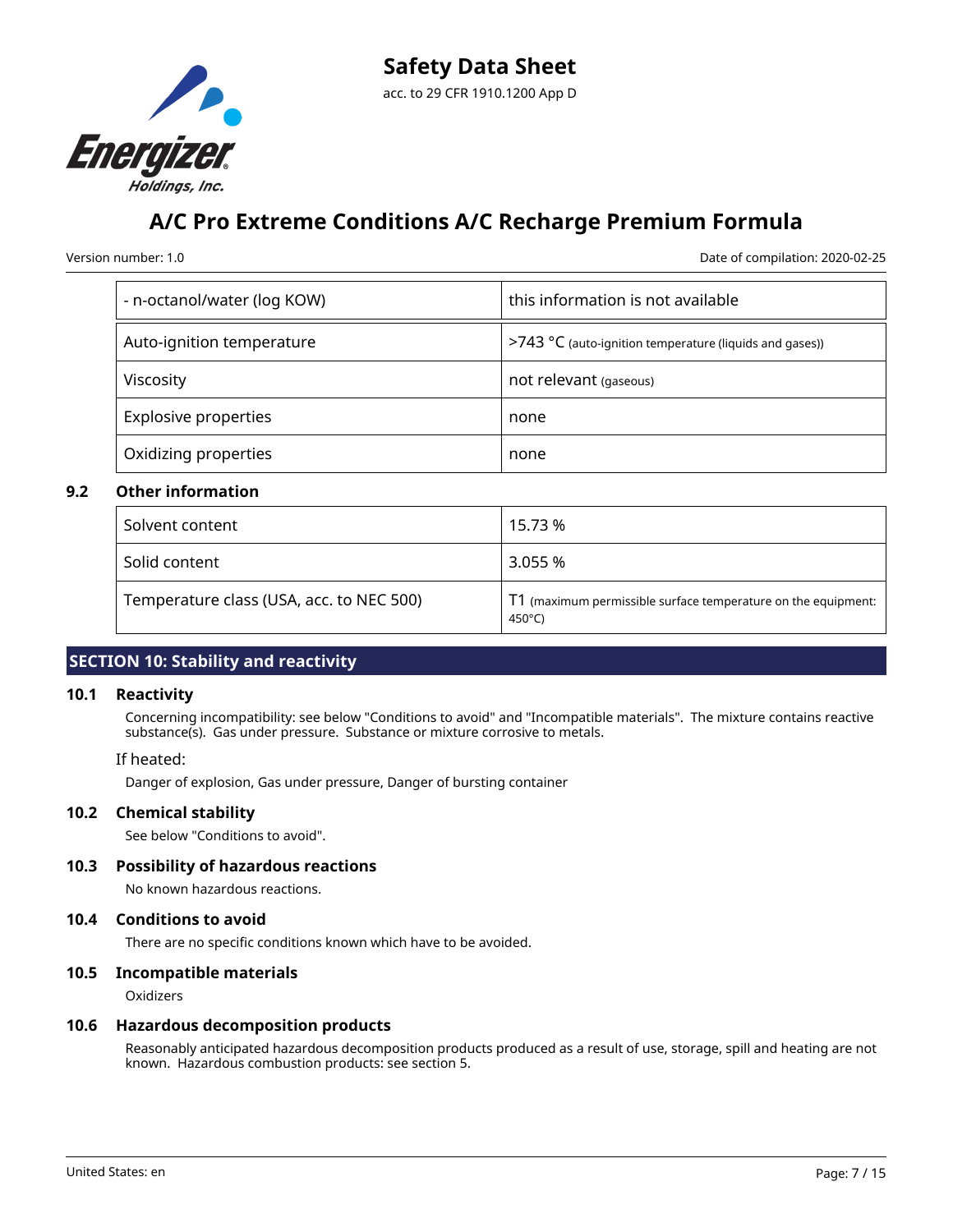

Version number: 1.0 Date of compilation: 2020-02-25

# **SECTION 11: Toxicological information**

# **11.1 Information on toxicological effects**

Test data are not available for the complete mixture.

#### Classification procedure

The method for classification of the mixture is based on ingredients of the mixture (additivity formula).

# **Classification acc. to OSHA "Hazard Communication Standard" (29 CFR 1910.1200)**

#### Acute toxicity

Shall not be classified as acutely toxic.

#### Skin corrosion/irritation

Shall not be classified as corrosive/irritant to skin.

#### Serious eye damage/eye irritation

Shall not be classified as seriously damaging to the eye or eye irritant.

#### Respiratory or skin sensitization

Contains RM MAC EP Additive. May produce an allergic reaction.

#### Germ cell mutagenicity

Shall not be classified as germ cell mutagenic.

### Carcinogenicity

Shall not be classified as carcinogenic.

### Reproductive toxicity

Shall not be classified as a reproductive toxicant.

### Specific target organ toxicity - single exposure

Shall not be classified as a specific target organ toxicant (single exposure).

# Specific target organ toxicity - repeated exposure

Shall not be classified as a specific target organ toxicant (repeated exposure).

### Aspiration hazard

Shall not be classified as presenting an aspiration hazard.

# **SECTION 12: Ecological information**

# **12.1 Toxicity**

Shall not be classified as hazardous to the aquatic environment.

### **12.2 Persistence and degradability**

Data are not available.

# **12.3 Bioaccumulative potential**

Data are not available.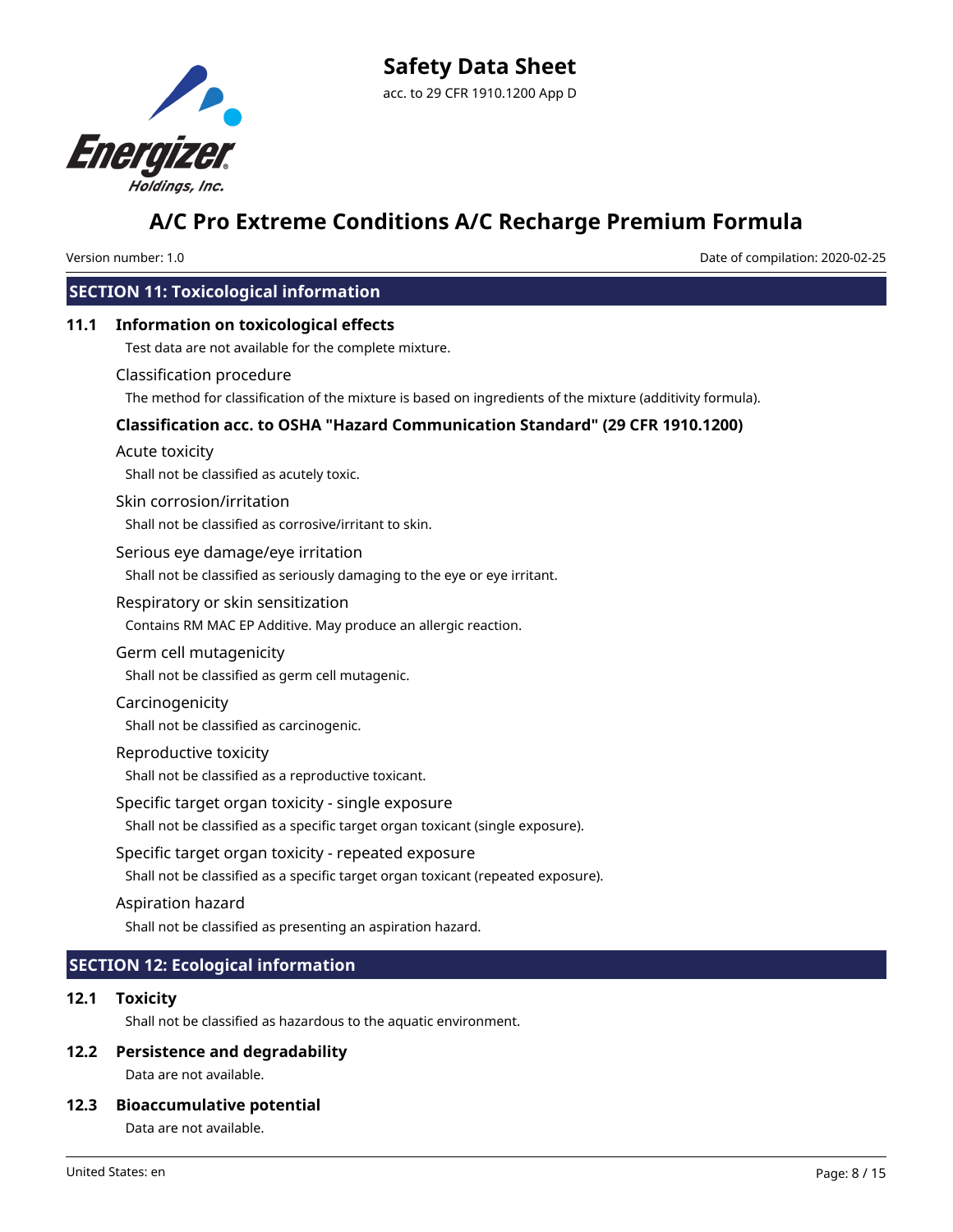

Version number: 1.0 Date of compilation: 2020-02-25

#### **12.4 Mobility in soil**

Data are not available.

**12.5 Results of PBT and vPvB assessment** Data are not available.

#### **12.6 Other adverse effects**

Endocrine disrupting potential None of the ingredients are listed.

# **SECTION 13: Disposal considerations**

#### **13.1 Waste treatment methods**

Sewage disposal-relevant information

Do not empty into drains. Avoid release to the environment. Refer to special instructions/safety data sheets.

#### Waste treatment of containers/packages

Only packagings which are approved (e.g. acc. to DOT) may be used. Completely emptied packages can be recycled. Handle contaminated packages in the same way as the substance itself.

#### **Remarks**

Please consider the relevant national or regional provisions. Waste shall be separated into the categories that can be handled separately by the local or national waste management facilities.

|      | <b>SECTION 14: Transport information</b> |                                                                            |
|------|------------------------------------------|----------------------------------------------------------------------------|
| 14.1 | UN number                                | 3159                                                                       |
|      | 14.2 UN proper shipping name             | Refrigerant gas R 134a                                                     |
| 14.3 | <b>Transport hazard class(es)</b>        |                                                                            |
|      | Class                                    | $2.2$ (gases)                                                              |
| 14.4 | <b>Packing group</b>                     | not assigned to a packing group                                            |
| 14.5 | <b>Environmental hazards</b>             | non-environmentally hazardous acc. to the danger-<br>ous goods regulations |
|      | 14.5.1 Additional information            | DOT-SP 14188                                                               |

# **14.6 Special precautions for user**

There is no additional information.

# **14.7 Transport in bulk according to Annex II of MARPOL and the IBC Code**

The cargo is not intended to be carried in bulk.

# **Information for each of the UN Model Regulations**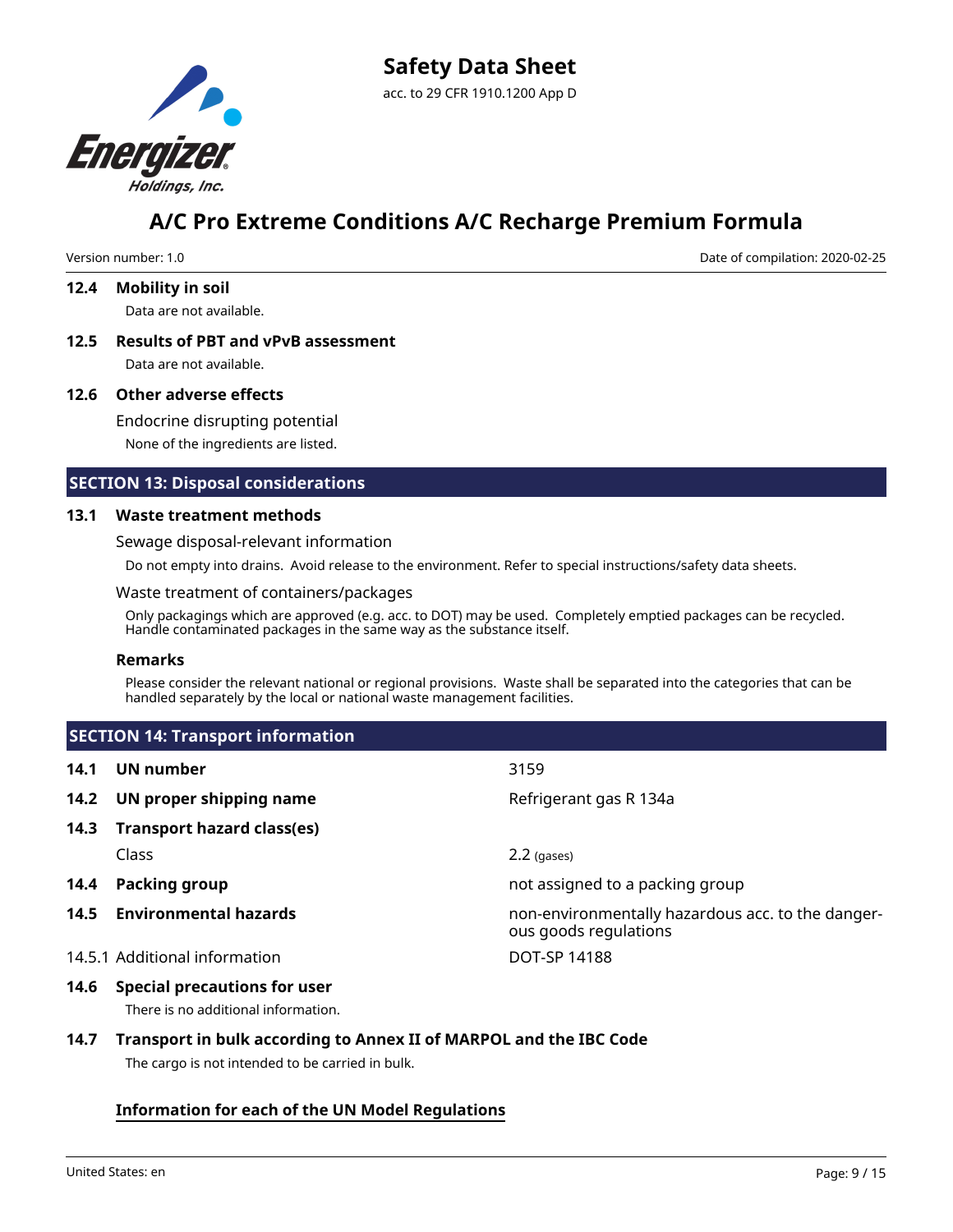

| Version number: 1.0                                              | Date of compilation: 2020-02-25                |
|------------------------------------------------------------------|------------------------------------------------|
| Transport of dangerous goods by road or rail (49 CFR US DOT)     |                                                |
| Index number                                                     | 3159                                           |
| Proper shipping name                                             | Refrigerant gas R 134a                         |
| - Particulars in the shipper's declaration                       | UN3159, Refrigerant gas R 134a, 2.2            |
| - Reportable quantity (RQ)                                       | 3,643,714 lbs (1,654,246 kg) (phosphoric acid) |
| Class                                                            | 2.2                                            |
| Danger label(s)                                                  | 2.2                                            |
|                                                                  |                                                |
| Special provisions (SP)                                          | T50, DOT-SP 14188                              |
| <b>ERG No</b>                                                    | 126                                            |
| <b>International Maritime Dangerous Goods Code (IMDG)</b>        |                                                |
| UN number                                                        | 3159                                           |
| Proper shipping name                                             | 1,1,1,2-TETRAFLUOROETHANE                      |
| Class                                                            | 2.2                                            |
| Marine pollutant                                                 |                                                |
| Danger label(s)                                                  | 2.2                                            |
|                                                                  |                                                |
| Special provisions (SP)                                          |                                                |
| Excepted quantities (EQ)                                         | E <sub>1</sub>                                 |
| Limited quantities (LQ)                                          | 120 mL                                         |
| EmS                                                              | $F-C, S-V$                                     |
| Stowage category                                                 | A                                              |
| <b>International Civil Aviation Organization (ICAO-IATA/DGR)</b> |                                                |
| UN number                                                        | 3159                                           |
| Proper shipping name                                             | Refrigerant gas R 134a                         |
| Class                                                            | 2.2                                            |
| Danger label(s)                                                  | 2.2                                            |
|                                                                  |                                                |
| Excepted quantities (EQ)                                         | E <sub>1</sub>                                 |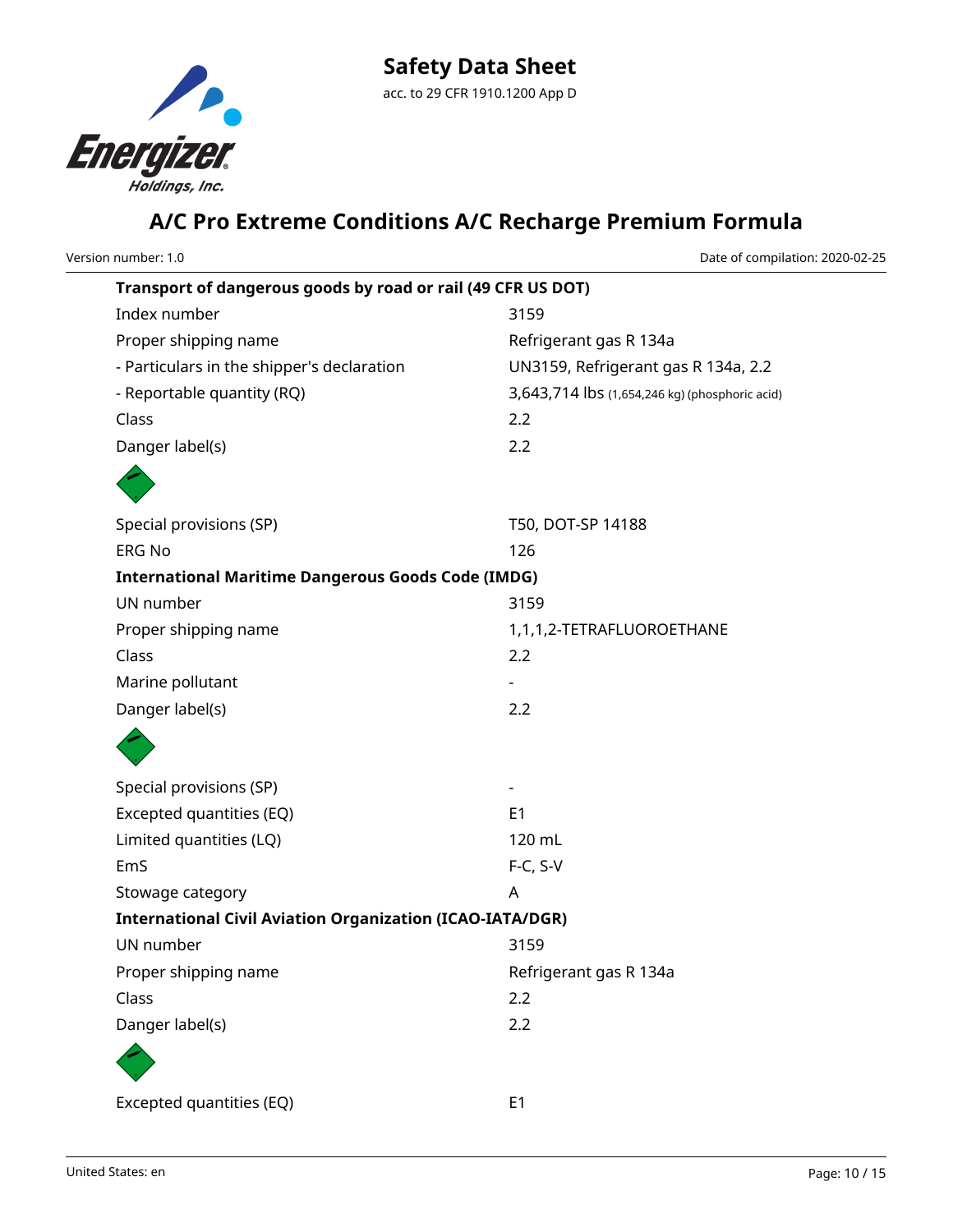

Version number: 1.0 Date of compilation: 2020-02-25

# **SECTION 15: Regulatory information**

# **15.1 Safety, health and environmental regulations specific for the product in question**

# **National regulations (United States)**

# **Superfund Amendment and Reauthorization Act (SARA TITLE III )**

- The List of Extremely Hazardous Substances and Their Threshold Planning Quantities (EPCRA Section 302, 304)

none of the ingredients are listed

- Specific Toxic Chemical Listings (EPCRA Section 313) none of the ingredients are listed

# **Clean Air Act**

none of the ingredients are listed

# **Right to Know Hazardous Substance List**

- Toxic or Hazardous Substance List (MA-TURA)

| Name of substance | <b>CAS No</b> | <b>DEP</b><br><b>CODE</b> | PBT/<br>HHS /<br><b>LHS</b> | PBT/<br><b>HHS</b><br>Threshol | <b>De Minimis Con-</b><br>centration<br><b>Threshold</b> |
|-------------------|---------------|---------------------------|-----------------------------|--------------------------------|----------------------------------------------------------|
| phosphoric acid   | 7664-38-2     |                           |                             |                                | 1.0 %                                                    |

# - Hazardous Substances List (MN-ERTK)

| Name of substance               | <b>CAS No</b> | <b>References</b> | <b>Remarks</b> |
|---------------------------------|---------------|-------------------|----------------|
| Castor oil, ester with glycerol |               |                   | dust           |
| R-134a                          | 811-97-2      |                   |                |

Legend

A American Conference of Governmental Industrial Hygienists (ACGIH), "Threshold Limit Values for Chemical Substances and Physical Agents and Biological Exposure Indices for 1992-93", available from ACGIH

dust If the substance poses an airborne particulate exposure hazard, the substance is followed by the word "dust."

I American Industrial Hygiene Association (AIHA), "Workplace Environmental Exposure Level Guides" (1992), available from AIHA

### - Hazardous Substance List (NJ-RTK)

| Name of substance | CAS No    | <b>Remarks</b> | <b>Classifications</b> |
|-------------------|-----------|----------------|------------------------|
| phosphoric acid   | 7664-38-2 |                | ب                      |

Legend

CO Corrosive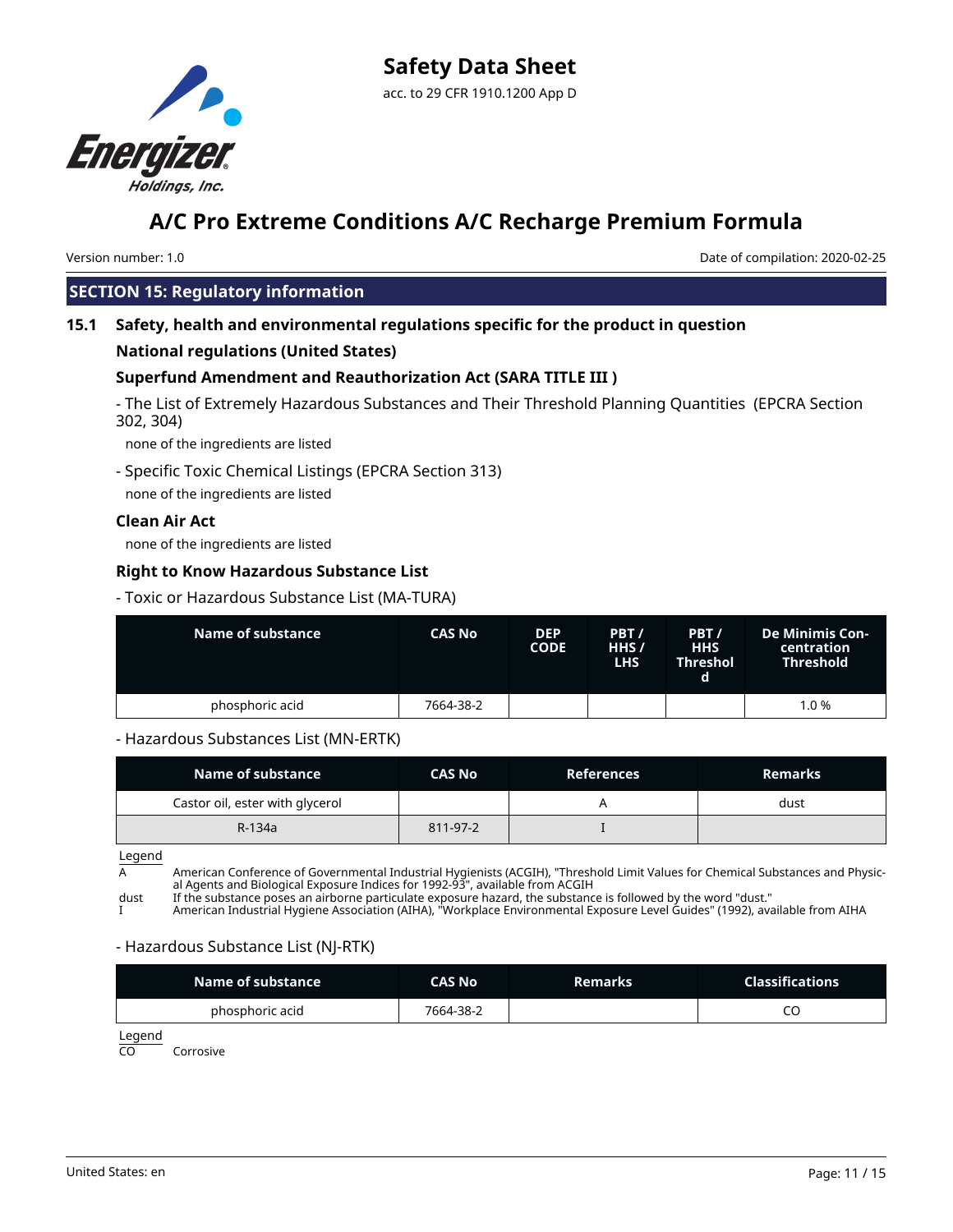

Version number: 1.0 Date of compilation: 2020-02-25

#### - Hazardous Substance List (Chapter 323) (PA-RTK)

| Name of substance | CAS No    | <b>Classification</b> |
|-------------------|-----------|-----------------------|
| phosphoric acid   | 7664-38-2 |                       |

 $\frac{\text{Legend}}{\text{E}}$ 

Environmental hazard

### - Hazardous Substance List (RI-RTK)

| Name of substance | CAS No    | <b>References</b> |
|-------------------|-----------|-------------------|
| phosphoric acid   | 7664-38-2 |                   |

Legend

F Flammability (NFPA®)

Toxicity (ACGIH®)

# **California Environmental Protection Agency (Cal/EPA): Proposition 65 - Safe Drinking Water and Toxic Enforcement Act of 1987**

none of the ingredients are listed

# **Industry or sector specific available guidance(s)**

### **NPCA-HMIS® III**

Hazardous Materials Identification System. American Coatings Association.

| Category            | Rating | <b>Description</b>                                                                                                                                                                                                               |
|---------------------|--------|----------------------------------------------------------------------------------------------------------------------------------------------------------------------------------------------------------------------------------|
| Chronic             |        | none                                                                                                                                                                                                                             |
| <b>Health</b>       |        | no significant risk to health                                                                                                                                                                                                    |
| Flammability        |        | material that must be preheated before ignition can occur                                                                                                                                                                        |
| Physical hazard     |        | material that is normally stable but can become unstable (self-react) at high temperat-<br>ures and pressures. Material may react non-violently with water or undergo hazard-<br>ous polymerization in the absence of inhibitors |
| Personal protection |        |                                                                                                                                                                                                                                  |

#### **NFPA® 704**

National Fire Protection Association: Standard System for the Identification of the Hazards of Materials for Emergency Response (United States).

| Category       | Degree of<br>hazard | <b>Description</b>                                                               |
|----------------|---------------------|----------------------------------------------------------------------------------|
| Flammability   |                     | material that must be preheated before ignition can occur                        |
| Health         |                     | material that, under emergency conditions, can cause serious or permanent injury |
| Instability    |                     | material that is normally stable, even under fire conditions                     |
| Special hazard |                     |                                                                                  |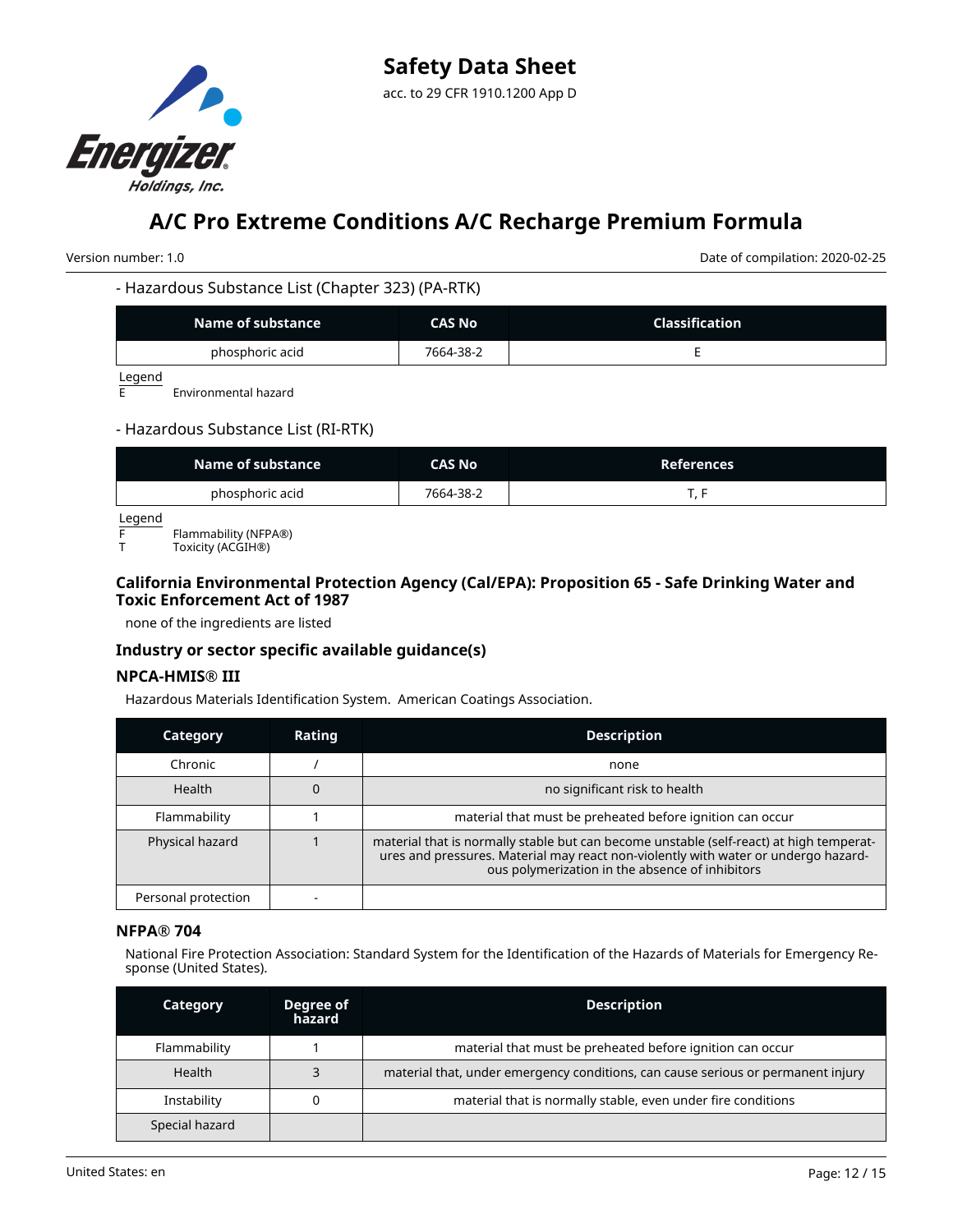

Version number: 1.0 Date of compilation: 2020-02-25

#### **National inventories**

| <b>Country</b> | <b>Inventory</b> | <b>Status</b>                  |
|----------------|------------------|--------------------------------|
| AU             | <b>AICS</b>      | not all ingredients are listed |
| CA             | <b>DSL</b>       | not all ingredients are listed |
| CA             | <b>NDSL</b>      | not all ingredients are listed |
| <b>CN</b>      | <b>IECSC</b>     | not all ingredients are listed |
| EU             | ECSI             | not all ingredients are listed |
| EU             | REACH Reg.       | not all ingredients are listed |
| JP             | <b>CSCL-ENCS</b> | not all ingredients are listed |
| P              | <b>ISHA-ENCS</b> | not all ingredients are listed |
| KR             | KECI             | not all ingredients are listed |
| <b>MX</b>      | <b>INSQ</b>      | not all ingredients are listed |
| <b>NZ</b>      | NZIOC            | not all ingredients are listed |
| PH             | <b>PICCS</b>     | not all ingredients are listed |
| <b>TR</b>      | <b>CICR</b>      | not all ingredients are listed |
| <b>TW</b>      | <b>TCSI</b>      | not all ingredients are listed |
| US             | <b>TSCA</b>      | not all ingredients are listed |

Legend

| Australian Inventory of Chemical Substances                             |
|-------------------------------------------------------------------------|
| Chemical Inventory and Control Regulation                               |
| List of Existing and New Chemical Substances (CSCL-ENCS)                |
| Domestic Substances List (DSL)                                          |
| EC Substance Inventory (EINECS, ELINCS, NLP)                            |
| Inventory of Existing Chemical Substances Produced or Imported in China |
| National Inventory of Chemical Substances                               |
| Inventory of Existing and New Chemical Substances (ISHA-ENCS)           |
| Korea Existing Chemicals Inventory                                      |
| Non-domestic Substances List (NDSL)                                     |
| New Zealand Inventory of Chemicals                                      |
| Philippine Inventory of Chemicals and Chemical Substances               |
| REACH registered substances                                             |
| Taiwan Chemical Substance Inventory                                     |
| <b>Toxic Substance Control Act</b>                                      |
|                                                                         |

### **15.2 Chemical Safety Assessment**

Chemical safety assessments for substances in this mixture were not carried out.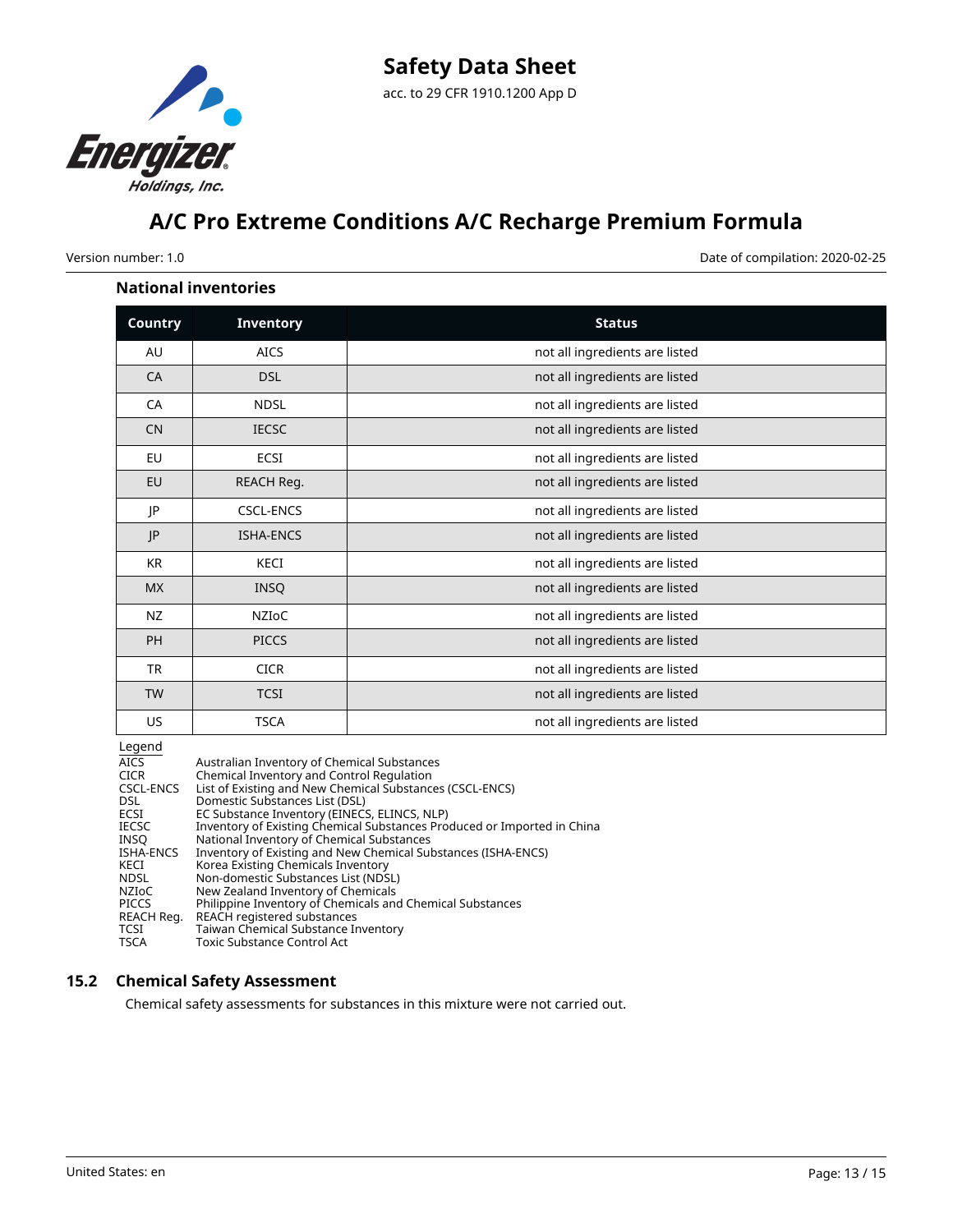

Version number: 1.0 Date of compilation: 2020-02-25

# **SECTION 16: Other information, including date of preparation or last revision**

# **Abbreviations and acronyms**

| Abbr.           | <b>Descriptions of used abbreviations</b>                                                                     |
|-----------------|---------------------------------------------------------------------------------------------------------------|
| 49 CFR US DOT   | 49 CFR U.S. Department of Transportation                                                                      |
| <b>ACGIH®</b>   | American Conference of Governmental Industrial Hygienists                                                     |
| CAS             | Chemical Abstracts Service (service that maintains the most comprehensive list of chemical substances)        |
| DEP CODE        | Department of Environmental Protection Code                                                                   |
| <b>DGR</b>      | Dangerous Goods Regulations (see IATA/DGR)                                                                    |
| <b>DNEL</b>     | Derived No-Effect Level                                                                                       |
| <b>DOT</b>      | Department of Transportation (USA)                                                                            |
| <b>EINECS</b>   | European Inventory of Existing Commercial Chemical Substances                                                 |
| <b>ELINCS</b>   | European List of Notified Chemical Substances                                                                 |
| EmS             | <b>Emergency Schedule</b>                                                                                     |
| <b>ERG No</b>   | Emergency Response Guidebook - Number                                                                         |
| Eye Dam.        | Seriously damaging to the eye                                                                                 |
| Eye Irrit.      | Irritant to the eye                                                                                           |
| <b>GHS</b>      | "Globally Harmonized System of Classification and Labelling of Chemicals" developed by the United Nations     |
| <b>HHS</b>      | Higher hazard substance                                                                                       |
| <b>IATA</b>     | <b>International Air Transport Association</b>                                                                |
| <b>IATA/DGR</b> | Dangerous Goods Regulations (DGR) for the air transport (IATA)                                                |
| <b>ICAO</b>     | International Civil Aviation Organization                                                                     |
| <b>IMDG</b>     | International Maritime Dangerous Goods Code                                                                   |
| <b>LHS</b>      | Lower hazard substance                                                                                        |
| <b>MARPOL</b>   | International Convention for the Prevention of Pollution from Ships (abbr. of "Marine Pollutant")             |
| <b>NFPA®</b>    | National Fire Protection Association (United States)                                                          |
| <b>NLP</b>      | No-Longer Polymer                                                                                             |
| NPCA-HMIS® III  | National Paint and Coatings Association: Hazardous Materials Identification System - HMIS® III, Third Edition |
| <b>OSHA</b>     | Occupational Safety and Health Administration (United States)                                                 |
| PBT             | Persistent, Bioaccumulative and Toxic                                                                         |
| <b>PNEC</b>     | Predicted No-Effect Concentration                                                                             |
| Press. Gas      | Gas under pressure                                                                                            |
| <b>RTECS</b>    | Registry of Toxic Effects of Chemical Substances (database of NIOSH with toxicological information)           |